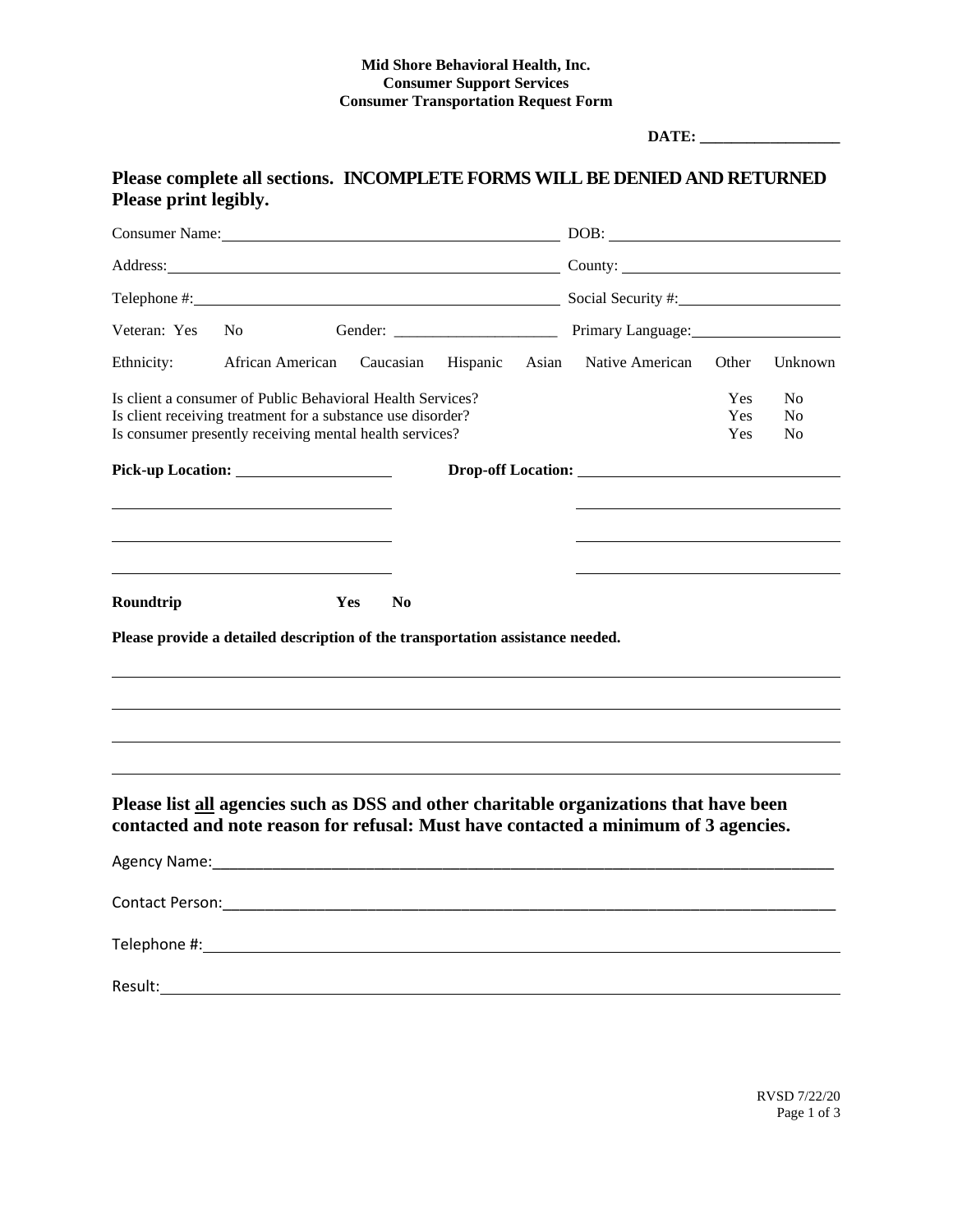## **Mid Shore Behavioral Health, Inc. Consumer Support Services Consumer Transportation Request Form**

| Agency Name: 1980 Manual Manual Manual Manual Manual Manual Manual Manual Manual Manual Manual Manual Manual M |  |
|----------------------------------------------------------------------------------------------------------------|--|
|                                                                                                                |  |
|                                                                                                                |  |
|                                                                                                                |  |
| If additional agencies contacted list the name, number contact person and result.                              |  |

| Check should be made payable to: |                                                                                                                                                                                                                               |  |
|----------------------------------|-------------------------------------------------------------------------------------------------------------------------------------------------------------------------------------------------------------------------------|--|
|                                  | Name: Name and the second contract of the second contract of the second contract of the second contract of the second contract of the second contract of the second contract of the second contract of the second contract of |  |
|                                  |                                                                                                                                                                                                                               |  |
|                                  |                                                                                                                                                                                                                               |  |
|                                  |                                                                                                                                                                                                                               |  |
|                                  | <b>Consumer Signature: Example 2018 Behavioral Health Provider Signature: EXAMPLE 2018 DENSITY BEHAVIOR BEHAVIOR BEHAVIOR BEHAVIOR BEHAVIOR BEHAVIOR BEHAVIOR BEHAVIOR BEHAVIOR BEHAVIOR BEHAVIOR</b>                         |  |
|                                  |                                                                                                                                                                                                                               |  |